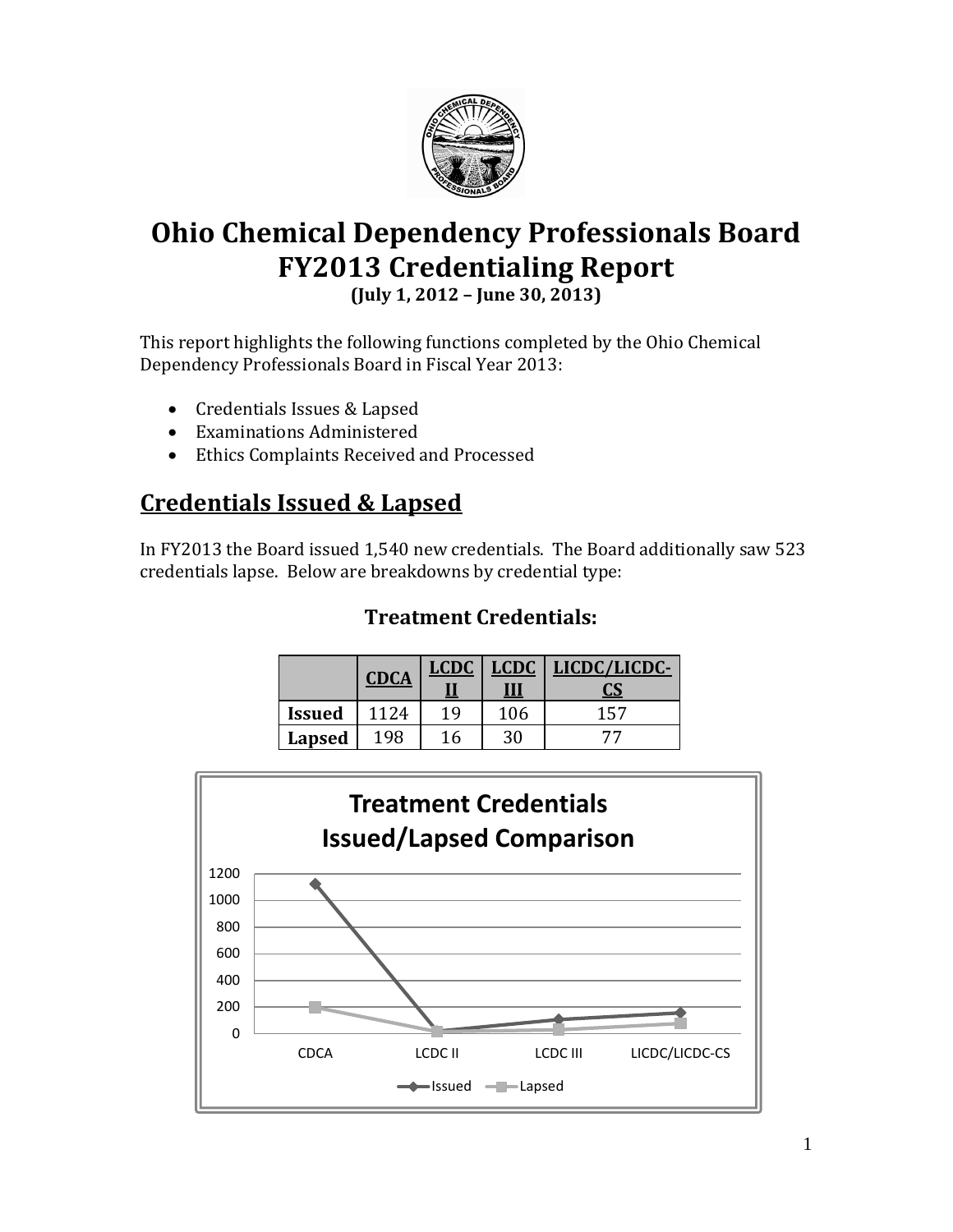|               | <u>RA</u> | <b>OCPSA</b> |    | LPS |
|---------------|-----------|--------------|----|-----|
| <b>Issued</b> | 102       |              | 18 |     |
| Lapsed        | 176       |              |    |     |





## **Examinations Administered**

In FY2013 the Board had 228 applicants take an examination. The following is a breakdown by exam type:

### **ADC Exam (For LCDC II, LCDC III and LICDC):**

|                  | <b>Total</b><br><b>Candidates</b> | <b>Passing</b> | <b>Failing</b> | $\frac{0}{0}$<br><b>Passing</b> |
|------------------|-----------------------------------|----------------|----------------|---------------------------------|
| Ohio:            | 174                               | 141            | 33             | 81%                             |
| <b>National:</b> | 4665                              | 3283           | 1382           | 70%                             |

#### **CS Exam (For LICDC-CS):**

|                 | <b>Total</b><br><b>Candidates</b> | <b>Passing</b> | <b>Failing</b> | $\%$<br><b>Passing</b> |
|-----------------|-----------------------------------|----------------|----------------|------------------------|
| Ohio            | 23                                | 19             |                | 83%                    |
| <b>National</b> | 278                               | 217            | 61             | 78%                    |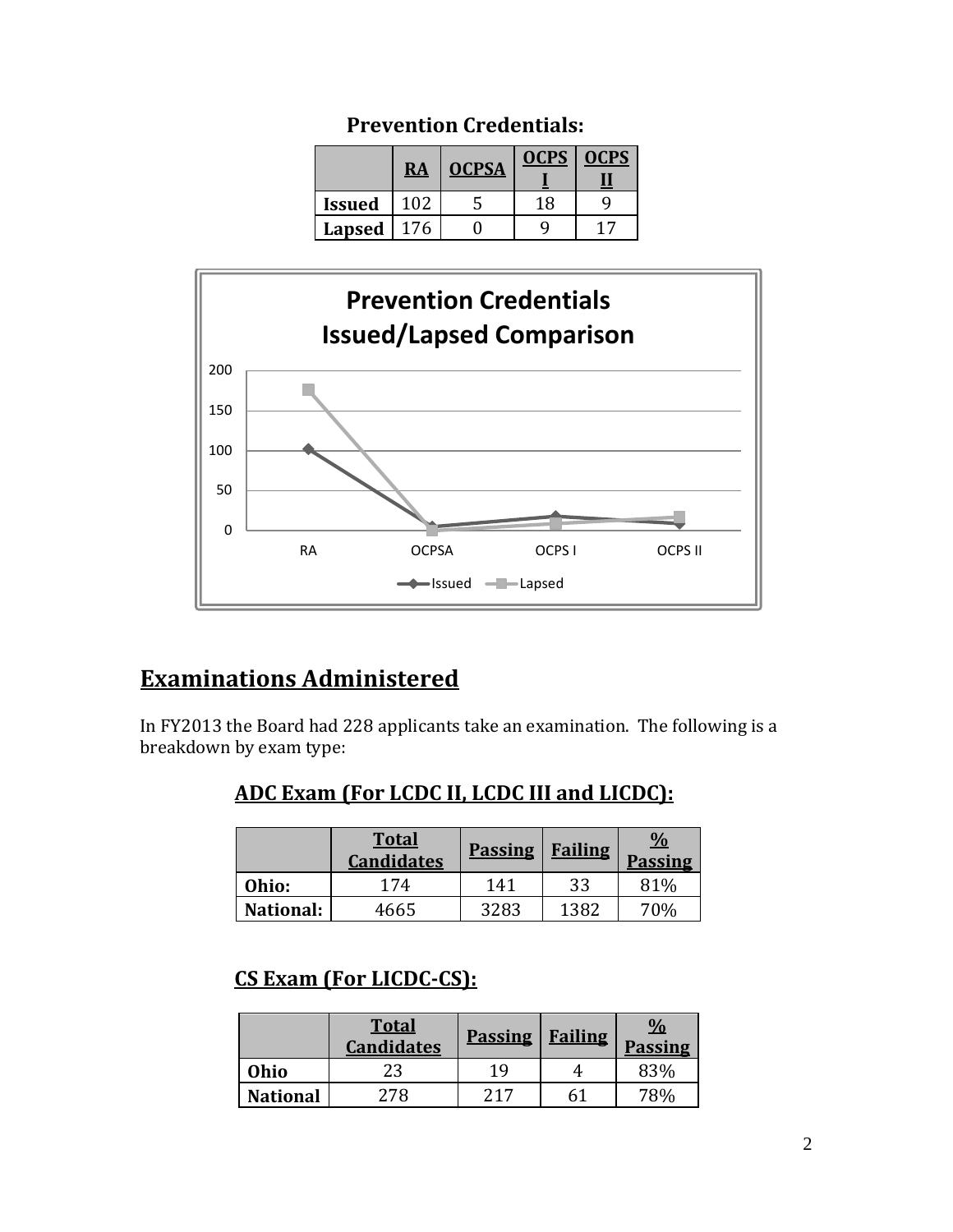|                 | <b>Total</b><br><b>Candidates</b> | <b>Passing</b> | <b>Failing</b> | $\frac{0}{0}$<br><b>Passing</b> |
|-----------------|-----------------------------------|----------------|----------------|---------------------------------|
| <b>Ohio</b>     |                                   | 25             |                | 81%                             |
| <b>National</b> | 343                               | ידר            | bb             | 81%                             |

#### **PS Exam (For OCPS I and OCPS II):**

## **Ethics Complaints Received & Processed**

In FY2013 the Board received 88 Ethics Complaints. The following is a breakdown of case outcomes:



This report reflects a higher than average number of outstanding pending cases for FY2013. This is due to a backlog of cases from the prior fiscal year which staff is working to address. The status of these remaining 39 pending cases is as follows:

- 8 cases ready for Board Action
- 3 cases being prepped for Board Action
- 8 cases under investigation
- 20 cases waiting to be investigated (timelines to complete these in FY2014 have been established)